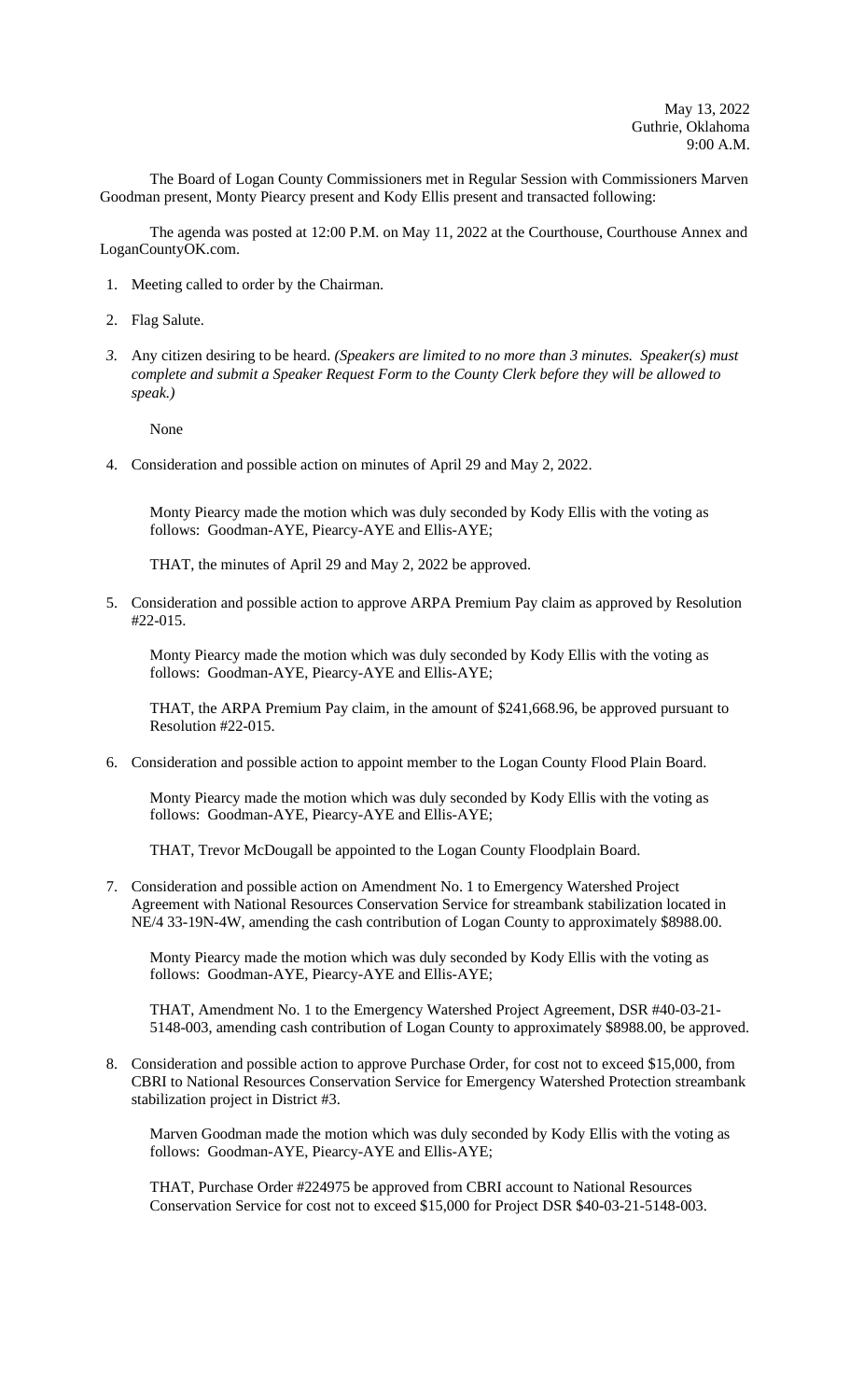9. Consideration and possible action to survey county property located in Meridian, OK to determine exact boundaries.

Monty Piearcy made the motion which was duly seconded by Kody Ellis with the voting as follows: Goodman-AYE, Piearcy-AYE and Ellis-AYE;

THAT, a hiring a surveyor to survey and mark boundaries of county owned property located in Meridian, Oklahoma be approved. Surveyor to be paid from General Government M&O.

10. Consideration and possible action on amended FY 20-21 Financial Statement. Amendment at request of SA&I.s

The State Auditor's office has requested the Treasurer to remove protest tax funds from the FY 20-21 County Financial Statement.

Kody Ellis made the motion which was duly seconded by Monty Piearcy with the voting as follows: Goodman-AYE, Piearcy-AYE and Ellis-AYE;

THAT, the amended Financial Statement for FY 20-21 be approved.

11. Consideration and possible action on Resolution Appointing Requisitioning Officers for various accounts.

None

12. Consideration and possible action on Resolution Appointing Receiving Officers for various accounts.

None

13. Discussion and possible action on the Consent Agenda:

Kody Ellis made the motion which was duly seconded by Marven Goodman with the voting as follows: Goodman-AYE, Piearcy-AYE and Ellis-AYE;

THAT, the Consent Agenda be approved:

 Approve Payroll Claims for first installment of May 2022 Batch 700 (See Pages 33-225-A)

Transfer of Appropriations within Various Accounts

| 1321-2-8201-4130 to 1321-2-8201-4200           | \$30000.00 |
|------------------------------------------------|------------|
| 1321-2-8201-4110 to 1321-2-8201-2005           | \$10000.00 |
| 1102-6-4100-1110/1210/1221 to 1102-6-4100-2005 | \$7000.00  |
| 1321-2-8213-2005 to 1321-2-8213-4130           | \$10000.00 |

Approve Blanket Purchase Orders to Various Vendors for repairs, parts, equipment, *services*, supplies and miscellaneous items. Purchase Orders #224944 - #224966 (See pages 33-225-BPO)

Accept monthly reports of County Officers

Monthly Report of the Health Dept.

Monthly Report of the Election Bd

14. Consideration and possible action on Transfer of Funds from Coyle Fire Department to County Clerk Preservation Fees, \$30,000, to repay loan issued November 15, 2021for Oklahoma Homeland Security Grant.

Monty Piearcy made the motion which was duly seconded by Kody Ellis with the voting as follows: Goodman-AYE, Piearcy-AYE and Ellis-AYE;